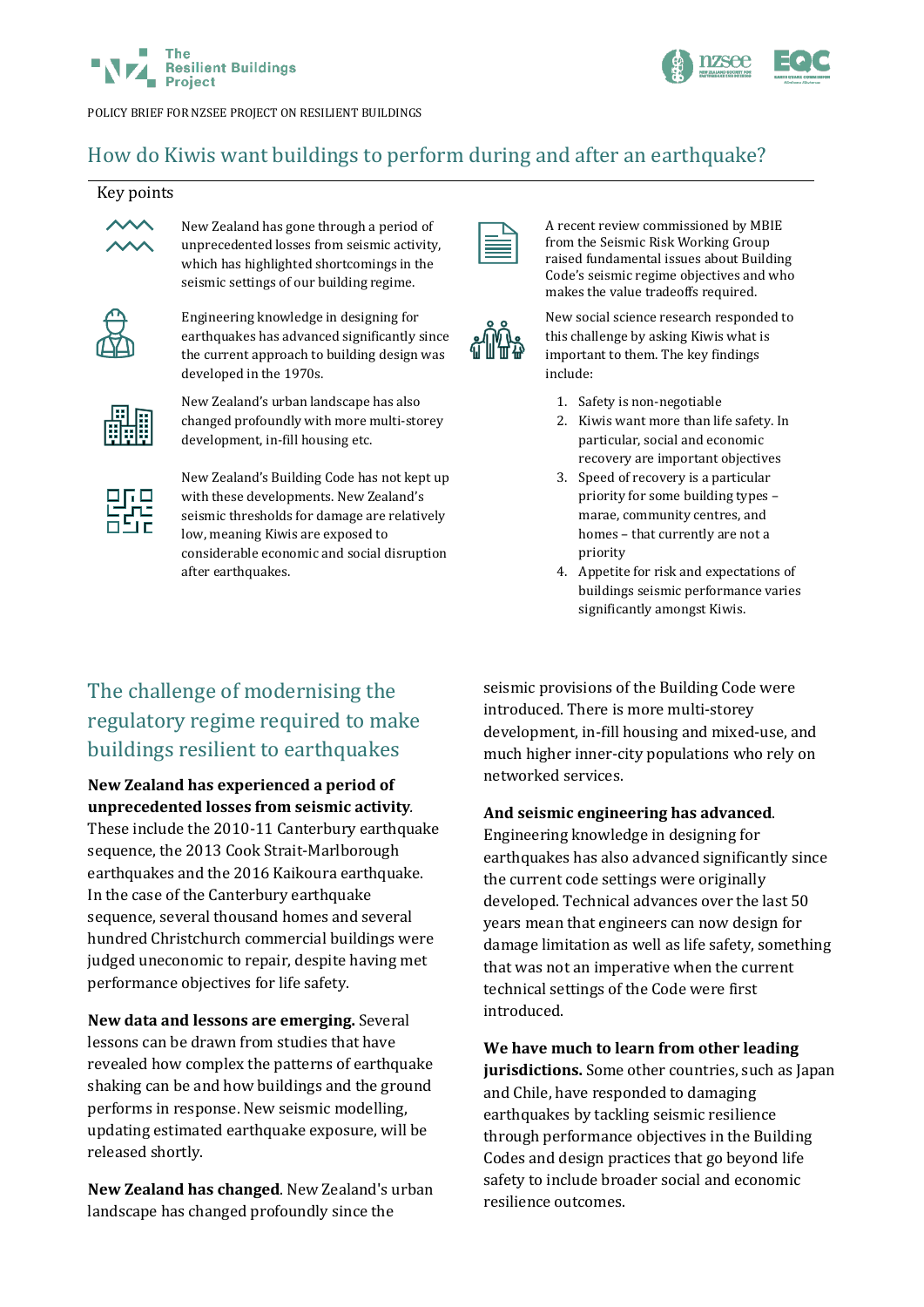**New Zealand's Building Code has not kept up** 

**with developments.** New Zealand's seismic thresholds for damage are relatively low and have only been reviewed in a piecemeal way. Our current approach to building design was originally developed in the 1970s, and the technical aspects of the seismic Code settings have not been significantly revised since then. We now face the challenge of how seismic design should respond to the latest estimates of earthquake exposure from the National Seismic Hazard Model.

### **A recent review highlighted opportunities to learn from developments and recent**

**experiences**. The Seismic Risk Working Group's  $(SRWG)$  late 2020 report<sup>[1](#page-1-0)</sup> has shown up gaps and inconsistencies in the building seismic performance regime and raises important questions on how objectives and priorities are set.

**There are fundamental issues about regime objectives and who makes the value tradeoffs required**. The SRWG's report raised several important technical issues but also highlighted fundamental questions including:

- 1. The Building Code focuses on life safety, but should that be extended to consider recovery of functions in buildings after an earthquake?
- 2. Should key terms like low probability, amenity values be clearly defined and clarified in guidance?
- 3. How should gaps in the current regime be addressed, including should the design of future buildings consider the impacts relating to adjacent buildings and how to mitigate legacy issues for existing buildings such as precast concrete flooring systems and their supports?
- 4. Who decides what is prioritised and how should these priorities be expressed in a design sense? (Currently, technical standards committees make critical value judgements about importance levels of different types of buildings – by privileging schools but not marae or aged care homes, for example).

# Research findings – what do Kiwis think is important? How do Kiwis want buildings to perform during and after an earthquake?

**New social science research aimed to fill gaps in our understanding**. Despite the advances in engineering science and design, our Building Code and standards remain primarily focused on life safety. A 2021 research project focused on understanding societal tolerance for the impact of earthquakes on new buildings in New Zealand. The New Zealand Society for Earthquake Engineering (NZSEE), using funding from EQC, commissioned research that asked Kiwis what they thought about the seismic performance of buildings generally, importance of different types of buildings, and how seismic risk compares with other building design priorities. The research for the report '*Societal expectations for seismic performance of buildings'* was conducted by Resilient Organisations and included 32 interviews and 6 geographic focus groups. [2](#page-1-0)

The research focused on how Kiwis' performance expectations for buildings changed based on building use and location, the variation in risk tolerance, and the importance of seismic risk. What came through confirmed the importance of factors beyond life safety set out in Figure 1.

### **Figure 1 Life safety comes first**



<sup>2</sup> [https://www.nzsee.org.nz/db/PUBS/RBP\\_SocietalExpectationsReport-](https://www.nzsee.org.nz/db/PUBS/RBP_SocietalExpectationsReport-FINAL-for-Release.pdf)[FINAL-for-Release.pdf](https://www.nzsee.org.nz/db/PUBS/RBP_SocietalExpectationsReport-FINAL-for-Release.pdf)

<span id="page-1-0"></span><sup>1</sup> [https://fl-nzgs-media.s3.amazonaws.com/uploads/2020/11/Seismic-](https://fl-nzgs-media.s3.amazonaws.com/uploads/2020/11/Seismic-Risk-and-Building-Regulation-in-NZ-For-Release.pdf)[Risk-and-Building-Regulation-in-NZ-For-Release.pdf](https://fl-nzgs-media.s3.amazonaws.com/uploads/2020/11/Seismic-Risk-and-Building-Regulation-in-NZ-For-Release.pdf)





NZSEE (2022) Societal expectations for seismic performance of buildings. All the graphics in this brief are drawn from this report.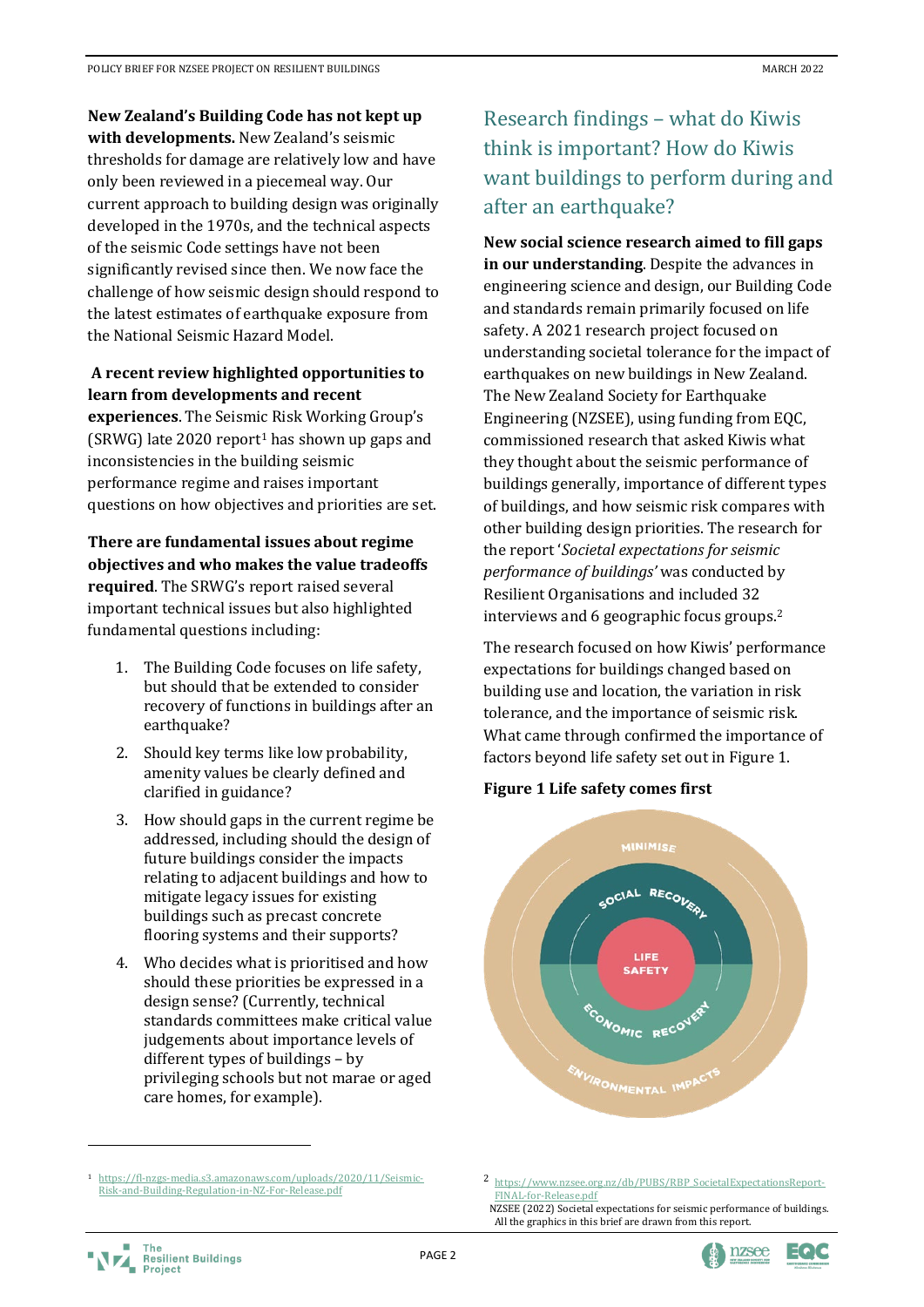**Safety is non-negotiable.** Safety was confirmed as the most important overall performance objective. Safety here includes sheltering in place during and after an earthquake and ensuring people and places that support life (hospitals, emergency responders etc.) can function.

**Kiwis want more than life safety.** The findings demonstrate a growing need and expectation that the built environment should provide recovery of functions to support social and economic objectives following an earthquake; this is consistent with findings from US studies discussed on page 13 of the research report.



#### **Figure 2 Priorities shift as recovery progresses**

**The speed of recovery desired varies by the type of building.** Figure 2 shows the different stages of post-earthquake recovery and how new priorities become important as the recovery from the earthquake proceeds. The research focused on the speed at which certain types of building functions shown in Figure 3 should return following a major earthquake:

- The initial priority in the first 30 days following a major earthquake is providing services that support life – including emergency response services and healthcare and goods and services to meet basic needs (shelter, food, water, electricity). Access to alternative facilities such as marae, community centres, and schools was also important.
- After a month, once individuals' basic survival needs are met, the focus shifts to access to services, including government services such as welfare support, healthy living conditions, access to childcare

services to enable people to work and business such as building suppliers.

- After three months during the recovery phase, economic activity and employment are the priority.
- After six months, the built environment needs to support the ongoing recovery and rebuild process (e.g. motels to house rebuild workers, community spaces and social networks such as places of worship to support individuals).

## **Figure 3 Recovery priorities by type of building**.

| <b>BUILDING TYPE</b>                                                              | 1<br>DAY | 1<br><b>WEEK</b> | 1<br><b>MONTH</b> | 3<br><b>MONTHS MONTHS</b> | 12 |
|-----------------------------------------------------------------------------------|----------|------------------|-------------------|---------------------------|----|
| Critical Infrastructure (water, electricity, etc)                                 |          |                  |                   |                           |    |
| Hospital                                                                          |          |                  |                   |                           |    |
| <b>Community Meeting Place</b>                                                    |          |                  |                   |                           |    |
| <b>Aged Care Facility</b>                                                         |          |                  |                   |                           |    |
| Supermarket                                                                       |          |                  |                   |                           |    |
| Government/Council Office                                                         |          |                  |                   |                           |    |
| <b>Food Production Facility</b>                                                   |          |                  |                   |                           |    |
| Motel                                                                             |          |                  |                   |                           |    |
| <b>Residential Apartments/Houses</b>                                              |          |                  |                   |                           |    |
| Warehouse                                                                         |          |                  |                   |                           |    |
| School                                                                            |          |                  |                   |                           |    |
| Stadium                                                                           |          |                  |                   |                           |    |
| Restaurant/Pub                                                                    |          |                  |                   |                           |    |
| Manufacturing (non-essential)                                                     |          |                  |                   |                           |    |
| <b>Commercial Office Block</b>                                                    |          |                  |                   |                           |    |
| Retail                                                                            |          |                  |                   |                           |    |
| Museum                                                                            |          |                  |                   |                           |    |
| <b>Tourist Attraction</b>                                                         |          |                  |                   |                           |    |
| <b>COLOUR KEY:</b><br><b>NOT</b><br>FULLY<br><b>ELINICTIONAL</b><br>ELINICTIONIAL |          |                  |                   |                           |    |

#### **Appetite for risk varies amongst Kiwis**. A

consistent finding in overseas research was the heterogeneity of people's risk tolerance, and Kiwis are no different. Geographic context influences risk tolerance. Communities facing low seismic hazard risk, geographic isolation, and high density of the built environment are more risk-averse shown in Figure 4.

**Access to resources.** Communities that have access to resources (physical, financial, and human) are more accepting of seismic risk. Communities with fewer resources, under stress or facing significant social inequity issues, are less risk-taking.

**Rural/urban contrasts**. Recovery priorities are different for different communities. For example, rural communities place higher importance on buildings that support agri-business.

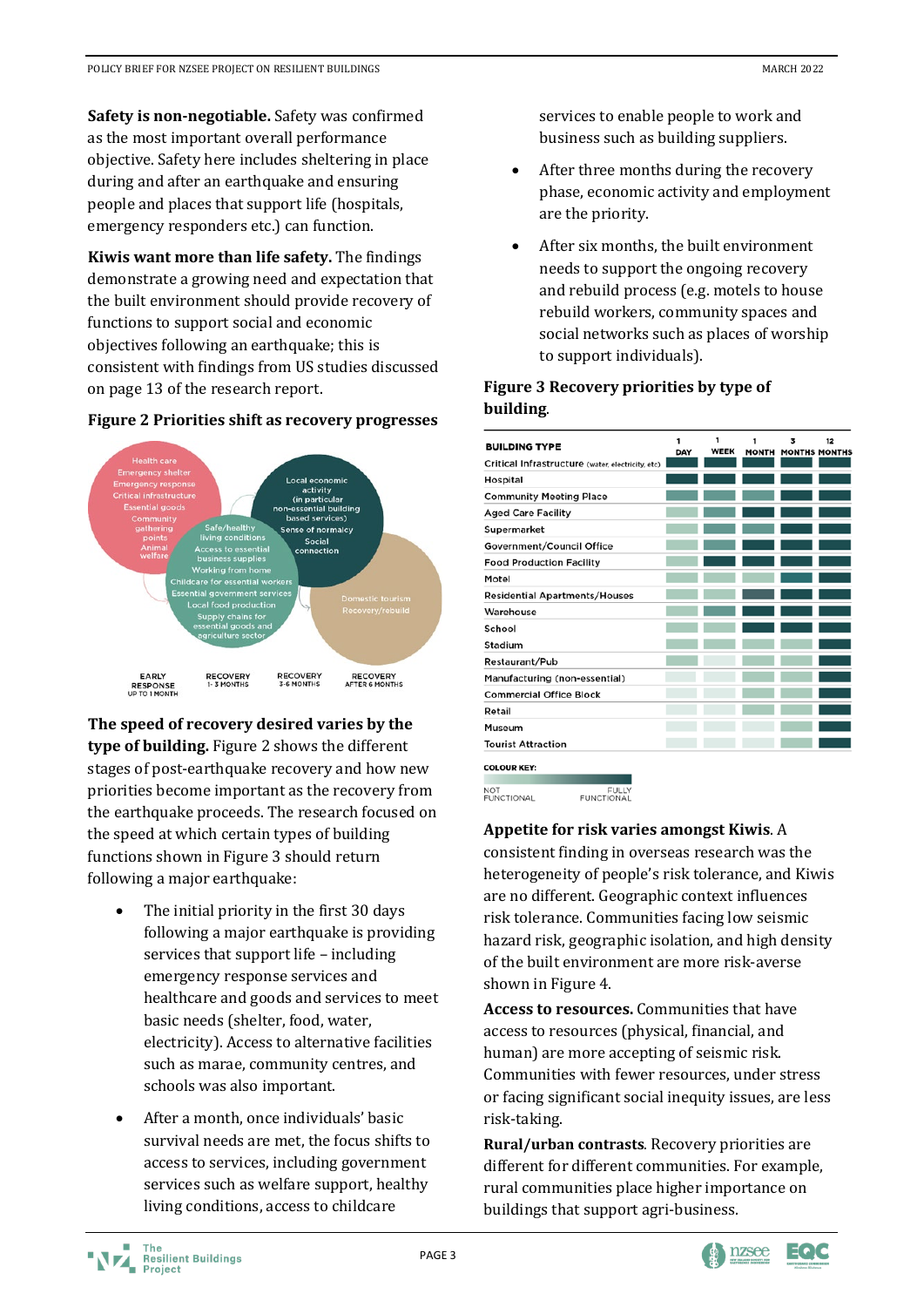**Tolerance for minor to moderate damage but not permanent dislocation**. Regular minor damage is acceptable to research respondents. Minor to moderate damage (every 10–20 years, respectively) is acceptable if it doesn't disrupt building tenants. However, there is less tolerance for long term impacts. A strong theme that emerged was intolerance to impacts that created permanent dislocation of a community. While not assessed directly, with recent seismic activity, overall tolerance for risk appears likely to have declined.

#### **Figure 4 Differences in communities' risk tolerance**



**How important is seismic performance?** The research also focused on relative priorities by comparing seismic with other non-seismic building design priorities (shown in Appendix A). While life safety during an earthquake came through as the top priority, other design issues also featured.

**Accessibility came through strongly, particularly the need to facilitate access to disabled and low mobility users**. Good access is important for the daily wellbeing of users but also supports safe and efficient evacuation during a fire, earthquake, or another hazard event.

**Environmental sustainability has been growing in importance in recent years**. Sustainability ranked relatively highly along with similar importance to air quality. Reducing building damage from earthquakes adds to building longevity and reduces environmental impact including reducing the use of carbon.

**The importance of cost differed significantly between participants**. Those with strong commercial interests tend to rate cost considerations more highly if they factor in return on investment on short time frames. However, those with a building user perspective are much

less likely to rate capital or whole of life cost as important. The structural component is just part (20–33%) of total building cost and a small fraction of the annualised value of the services the building delivers. Exploring willingness to pay further is an important area for future research.

**The architectural value of buildings scored quite low in terms of importance**. However, effective architectural design is a key component of a building's performance increasing durability, functionality, and longevity.

**Multiple overlapping objectives.** Overall, these results reinforce that the strongest imperative for seismic resilience remains life safety. Pursuing other objectives like economic and social recovery and environmental sustainability are likely to be complementary reinforcing objectives.

## Next steps

**Research begets more research**. The research discussed here provides systematic evidence on what is important to Kiwis about how buildings perform during and after an earthquake. Conducting research inevitably identifies the opportunity for more research. For example, social norms are pliable, and respondents' recent experience of COVID clearly influenced the results. Similarly, one gap is the research did not explore the cost implications of improved building resilience.

**Better focused questions**. But these caveats aside, it is important not to let the perfect get in the way of the good. Data and research data doesn't tell you what to do. But it does highlight key questions to ask and enables better-informed decision-making. One key question emerging from the research will be how to respond to the diversity in risk tolerance and seismic performance expectations amongst Kiwis in the future design of building standards?

**Find the gap**. More work is needed to determine how we should effectively incorporate societal expectations into New Zealand Building Code, standards, and engineering practice. This includes understanding the gap between societal expectations and what our current building and engineering practices, standards, and regulations deliver. Future research needs to undertake this gap analysis between the Code and societal